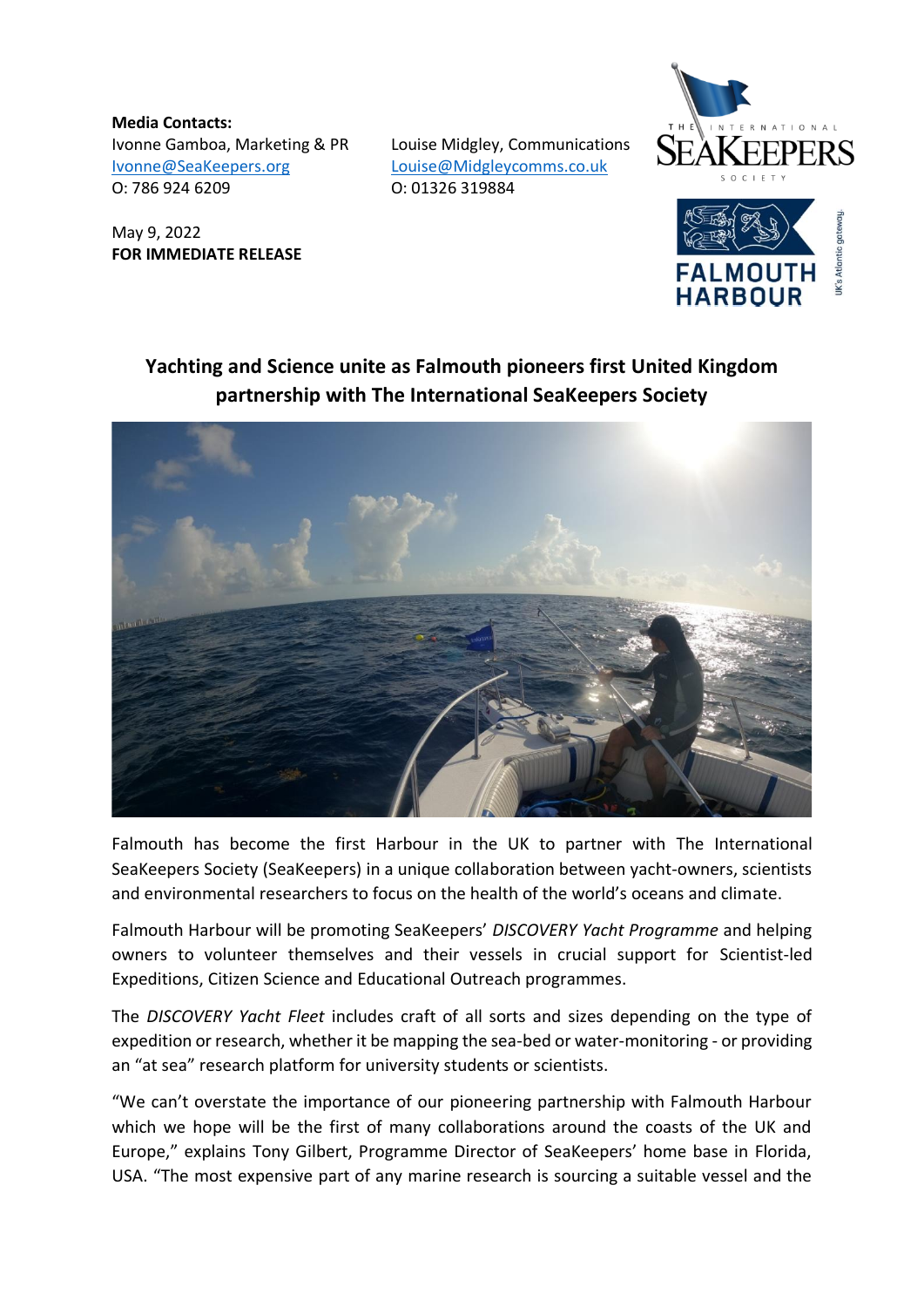fuel – so as with our world-wide mission, our Falmouth colleagues will be helping SeaKeepers link willing owners with suitable marine projects to support sensible, achievable marine protection and restoration."

Falmouth Harbour's Environment Manager Vicki Spooner says, "We know that so many owners of vessels in our care have a real social and environmental conscience. SeaKeepers' *DISCOVERY Yacht Programme* is a fantastic way to get involved via a safe and regulated platform to offer their services to marine research and to raising awareness about the issues our oceans face."

The not-for profit organization was founded in 1998 by a small group of yacht owners who, alarmed by the deterioration of the natural environment, sought to link scientific and yachting communities, combining resources to maximise the potential for marine research, conservation efforts and education across the world.

As the UK's first and last major port strategically located on the Western Approaches, as well as the third-largest natural deep-water harbour in the world, Falmouth is uniquely positioned as a launchpad for ocean conservation and other initiatives offering shelter and port services for vessels of all sizes in unrivalled natural environments.

Falmouth Harbour CEO Miles Carden says, "Our partnership with SeaKeepers is a perfect fit for our environmental commitment to this beautiful Harbour and the seas beyond. We foresee bringing more explorer yachts to the Harbour and we're keen to work with boat owners, harbour visitors, local marinas and other organisations on initiatives and issues which affect us all."

Vessels which sign up for the *DISCOVERY Yacht Programme* will have the opportunity to get involved in the Seabed 2030 Project, a Citizen Science initiative to map the world's oceans by 2030; host a variety of Scientist-led Expeditions; engage in the Carbon Impact Program; and put into practice "A Green Guide to Boating", a boater's manual which provides best practices for vessel operations; as well as many other activities that support oceanographic research and conservation.

To find out more about these and other SeaKeepers projects and how to get involved in the *DISCOVERY Yacht Programme* visit [https://www.seakeepers.org/programs/join-the](https://www.seakeepers.org/programs/join-the-discovery-yacht-program/)[discovery-yacht-program/.](https://www.seakeepers.org/programs/join-the-discovery-yacht-program/)

For more on Falmouth Harbour's Citizen Science initiatives visit [Citizen science -](https://www.falmouthharbour.co.uk/environment/citizen-science/) Falmouth [Harbour, Cornwall](https://www.falmouthharbour.co.uk/environment/citizen-science/)

**ENDS**

**NOTES TO EDITORS: -**

- **Photos** are all free to use with a picture credit for Falmouth Harbour or The International SeaKeepers Society much appreciated.
- **The International SeaKeepers Society** is a not-for-profit 501(c)(3) organization focusing on the health of the world's oceans and climate. SeaKeepers works with the boating, and yachting community to take advantage of their unique potential to